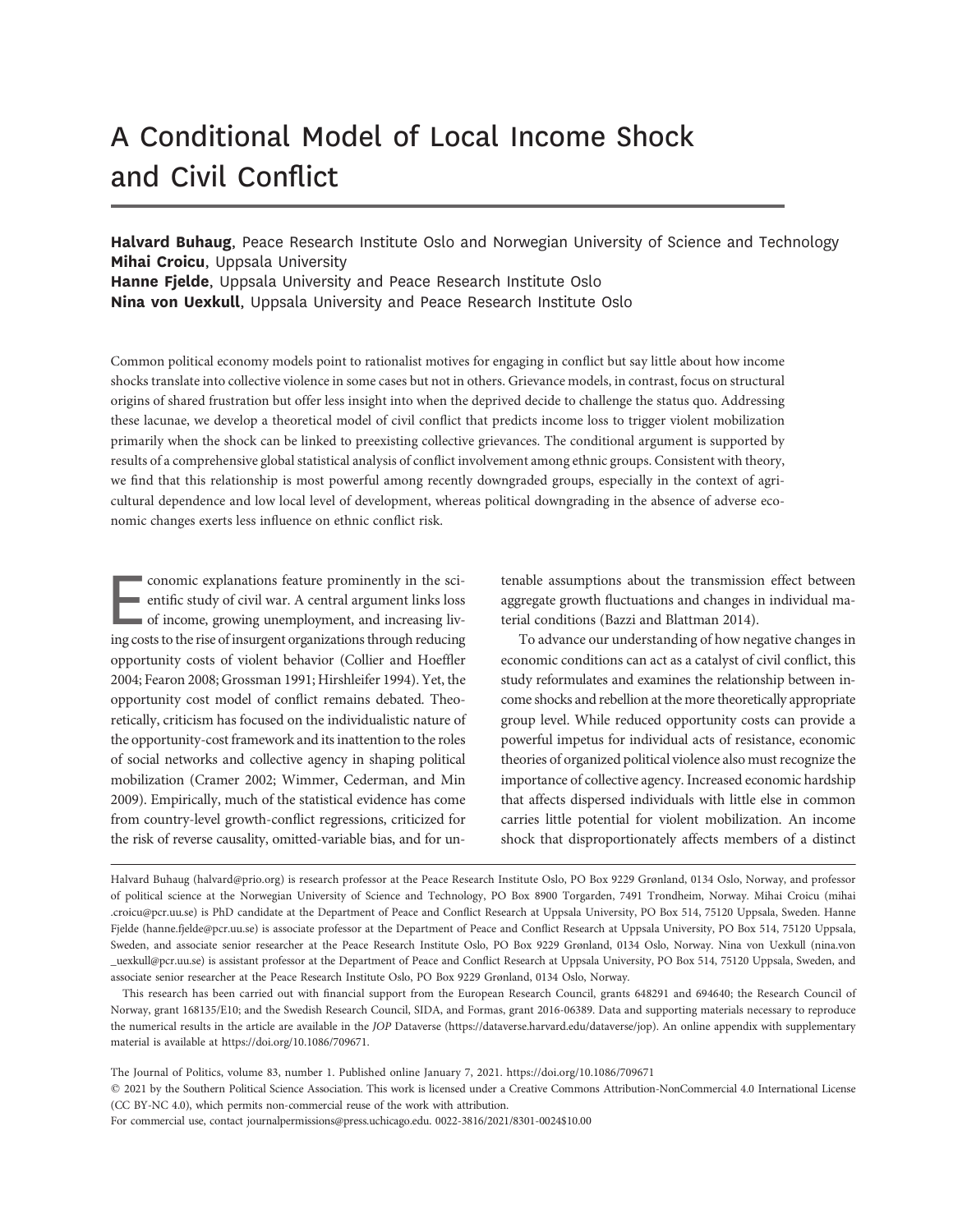social group, in contrast, can be cognitively linked to a common identity and raise awareness of shared misery, thereby overcoming barriers to collective action. The salience of the group dimension has a strong theoretical backing in the grievance literature, which emphasizes how structural inequalities in the distribution of assets and privileges among identity groups are central forces of contention (Cederman, Gleditsch, and Buhaug 2013; Gurr 1993; Østby 2008; Stewart 2008). Yet, whereas these perspectives point to conditions under which rebellion is more likely to occur, they offer less insight into when the deprived decide to challenge the status quo (cf. Bartusevičius and Gleditsch 2019).

Drawing on these literatures, we argue that ethnic groups that experience income losses become more prone to engage in civil conflict. We build our argument around ethnic groups, partly because of ethnicity's undisputable salience in contemporary politics and partly because politically marginalized ethnic groups often harbor more fundamental, if dormant, grievances with significant mobilization potential.<sup>1</sup> We consider two forms of marginalization particularly relevant for accentuating the income shock effect: ethnopolitical discrimination, whereby groups are actively targeted and denied political influence by the state, and recent loss of political power.

Our empirical strategy leverages the importance of the labor-intensive agricultural economy for welfare and livelihood in developing countries and extends earlier efforts to identify exogenous sources of economic performance (e.g., Brückner and Ciccone 2010; Miguel, Satyanath, and Sergenti 2004). We overcome data limitations by introducing a novel, group-level proxy for negative income fluctuations based on high-resolution meteorological statistics in combination with geocoded ethnic group settlements and location-specific agricultural production data. Unlike common rainfall-based instruments for economic performance, the state-of-the-art drought index we use proxies local income shocks, measured exclusively for each ethnic group's cropland areas during the growing-season months of the calendar year only, allowing us to evaluate the proposed argument at the level where it unfolds.

A comprehensive empirical analysis of civil conflict outbreak among politically relevant ethnic groups across the world, 1971–2013, reveals that a local income shock, by itself, is largely unrelated to a group's propensity to rebel. However, marginalized ethnic groups—notably those that have been subject to recent political downgrading—become significantly more likely to rebel when local incomes drop. This

effect is most pronounced in subsets of the data isolating the poorest and most agriculturally dependent groups. Consistent with our model, the estimated effect of ethnopolitical downgrading is considerably weaker in the absence of local income loss, although the ethnopolitical context, notably discrimination, has a greater influence on baseline conflict risk. In sum, these findings underline the importance of considering collective agency for understanding the impact of economic shocks. They also contribute to our understanding of the conflict potential of political marginalization, suggesting that economic shocks can help explain when aggrieved groups rebel.

The article proceeds as follows: we begin with a brief review of relevant research and explicate the tenets of our conditional, group-level model of income shock and civil conflict. We then present the data and methods that underpin our empirical approach, followed by documentation and discussion of the findings from the statistical analysis.

### POINT OF DEPARTURE

An influential explanation of civil war holds that poor economic performance lowers the opportunity cost of violent behavior. Participation in rebellion is here seen as a rational response to increased individual hardship brought about by the loss of employment, reduced wages, and rising living costs. When expected returns from fighting outweigh income from regular economic activity, an individual's inclination to rebel goes up (Collier and Hoeffler 2004; Dal Bó and Dal Bó 2011; Grossman 1991; Hirshleifer 1995).

The opportunity cost argument has been substantiated by a strong and robust empirical relationship between negative growth in gross domestic product (GDP) per capita and increased risk of civil conflict (Blattman and Miguel 2010; Hegre and Sambanis 2006).<sup>2</sup> Yet, economic activity is inherently endogenous to the political context (Aisen and Veiga 2013; Fatás and Mihov 2012), and the quality of economic data for countries of key concern is poor (Jerven 2013). Attempts to address these issues through instrumental variables, typically relying on rainfall statistics or commodity prices as exogenous measures of economic performance, have yielded results more ambiguous than those derived from conventional income-conflict regressions (e.g., Bazzi and Blattman 2014; Buhaug et al. 2015; Fjelde 2015; Miguel and Satyanath 2011).

In the wake of this ambiguity, a handful of recent studies have turned to microlevel analysis of how labor and income

<sup>1.</sup> Ethnicity is here broadly understood as any subjectively experienced sense of commonality based on the belief in common ancestry and shared culture (Wimmer et al. 2009).

<sup>2.</sup> A complementary account interprets GDP per capita as a proxy for state strength. When revenues drop, so does the regime's ability to suppress insurgency through coercion or cooptation (Bates 2008; Besley and Persson 2011; Fearon and Laitin 2003).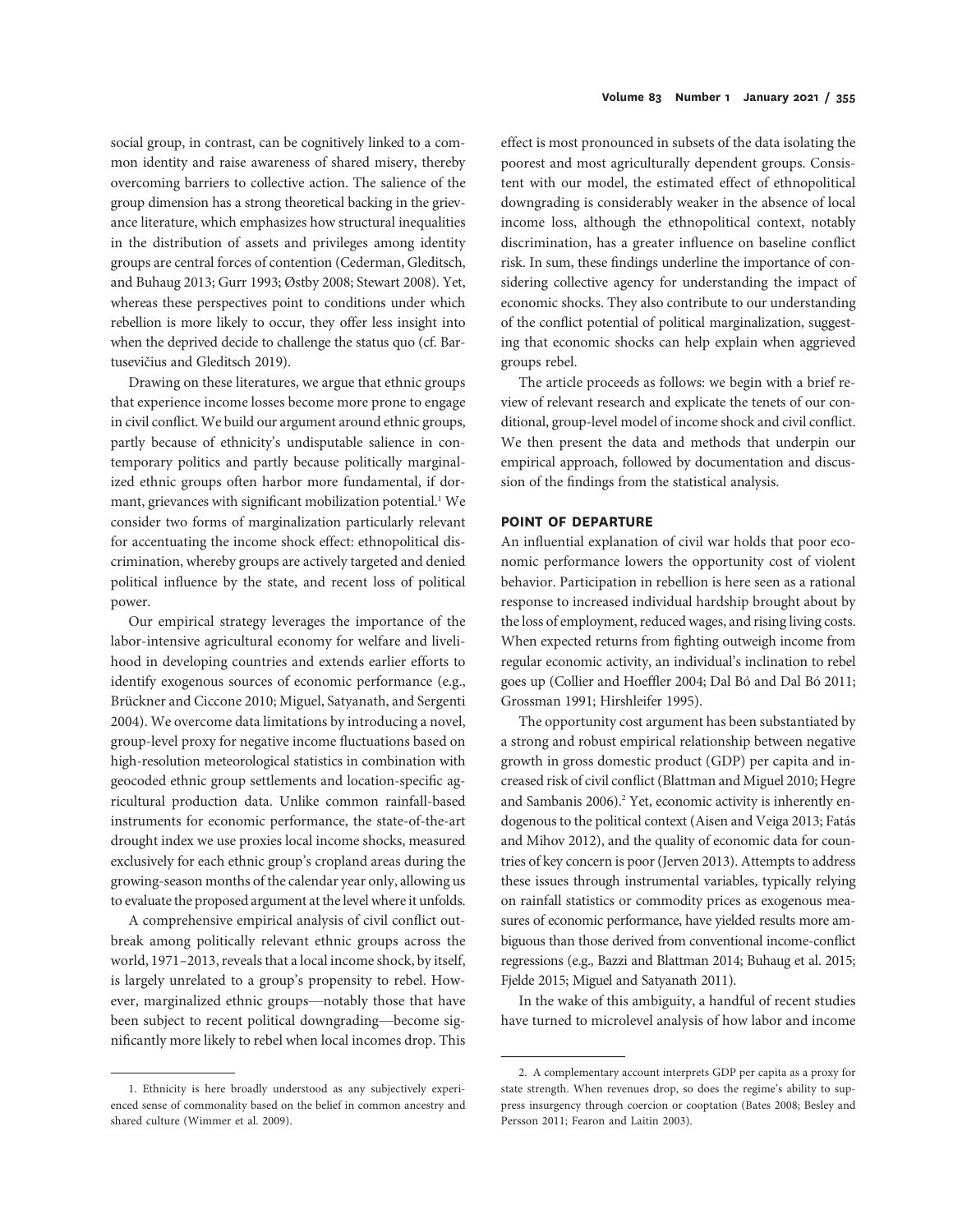opportunities among individuals affect incentives to partake in rebellion (e.g., Arjona and Kalyvas 2011; Blattman and Annan 2016; Humphreys and Weinstein 2008; Verwimp 2005). Survey-based studies and field experiments are extremely valuable for assessing individual-level causal pathways and mechanisms, but single-case approaches are not suitable for generalization, and the focus on individuals limits the ability to infer about meso- and macrolevel processes.

The risk of ecological fallacy relates to a broader theoretical challenge of applying the opportunity cost argument in studies of organized political violence. Originally proposed as an economic theory of violent crime (e.g., Becker 1968), its link to collective agency was not important. When levied to explain the outbreak of civil war, however, the question of what precipitates cooperation and mobilization for a common political cause becomes a central theorizing element (Tarrow 2011). Although a sudden loss of income can credibly be expected to trigger private perception of misery and increase material incentives to forgo everyday life in favor of dissident activity, economic conditions that facilitate the outbreak of civil conflict are much more prevalent than active conflict per se. What is missing from these accounts is an exposition of what brings people together in a joint effort to achieve political change—a necessary intermediate step between individual-level suffering and the manifestation of collective action. Such collective agency is what sets armed conflict apart from crime and other forms of opportunistic behavior, such as illegal farming, land invasions, or social banditry (Lichbach 1994). In order to address this lacuna, we turn to consider how income shocks relate to collective identities and the contexts within which social groups operate.

# GROUP-LEVEL INCOME SHOCK AND CIVIL CONFLICT

Increased individual hardship, epitomized by loss of income, employment, or assets, by itself is likely to generate little beyond private resentment. Indeed, a society can accommodate a large number of impoverished and aggrieved citizens without manifest violent contention. It is when individuals become cognizant of their shared misery and, further, believe that this can be successfully remedied through coordinated action that we see collective mobilization. From this follows that an economic shock that is experienced among members of some preexisting social group can act as a powerful signal to raise awareness of a common cause, thereby helping to overcome collective action problems and inspire and transform unorganized acts of individual defiance (or, more commonly, individual apathy) into organized resistance.<sup>3</sup>

In principle, any notable societal cleavage may serve as a foundation for the formation of group identity and collective action, and some scholars highlight the historical relevance of traditional economic classes, such peasants or industrial workers, for the articulation of economic grievances and instigation of revolutionary movements (Goldstone 1991; Lichbach 1994; Scott 1976). Yet, the predominant social cleavage, around which identities are manifested, horizontal inequalities play out, and conflicts emerge, is ethnicity (Denny and Walter 2014; Horowitz 1985).

Political mobilization along ethnic lines is partly a legacy of traditional settlement patterns with separate ethnic homelands, shaped by historical barriers to mobility and interaction. Over time, uneven spatial distribution of resource endowments and trading opportunities resulted in different development trajectories across communities. Such economic differences have in many cases been extended to (and reinforced by) political inequalities, shaped by geostrategic rivalry between competing ethnic groups, as well as by discriminatory colonial powers (Alesina, Michalopoulos, and Papaioannou 2016; Bates 1983; Wucherpfennig, Hunziker, and Cederman 2016). The fundamental role of ethnicity is equally evident in heterogeneous societies today, where access to power and privileges often varies distinctly across ethnic groups, where political coalitions and governments often are formed around ethnic identities, and where claims for political power or the right to self-determination often rely on explicit references to ancient ethnic nationhood (Fearon 2006; Posner 2004; Roessler 2016; Wimmer 1997).

Ethnicity can play an instrumental role in mobilization for rebellion by providing a cognitive frame for linking increased economic hardship to grievance-based collective action. Partly, ethnicity represents an already salient political cleavage in many societies (something we return to in the next section); partly, an external shock may revive and reinforce ethnic solidarities because of the hardship inflicted and help members overcome coordination problems (Denny and Walter 2014). Through shared language and repeated social interaction (e.g., through civil society organizations, religious venues, or close-knit neighborhoods) coethnicity facilitates collective action. Apart from enhancing trust and communication, ethnic affinities—due to being more identifiable than,

<sup>3.</sup> Economic hardship may inspire violent contention of different kinds, and some earlier research connects interethnic inequality and income shock

with communal violence (Bohlken and Sergenti 2010; Mitra and Ray 2014). However, our theoretical model builds explicitly on the ethnopolitical context and proposes a conditional causal dynamic that leads to violent conflict primarily when income loss coincides with state-induced political sources of grievances, implying that resulting mobilization and articulation of blame will be directed toward the state.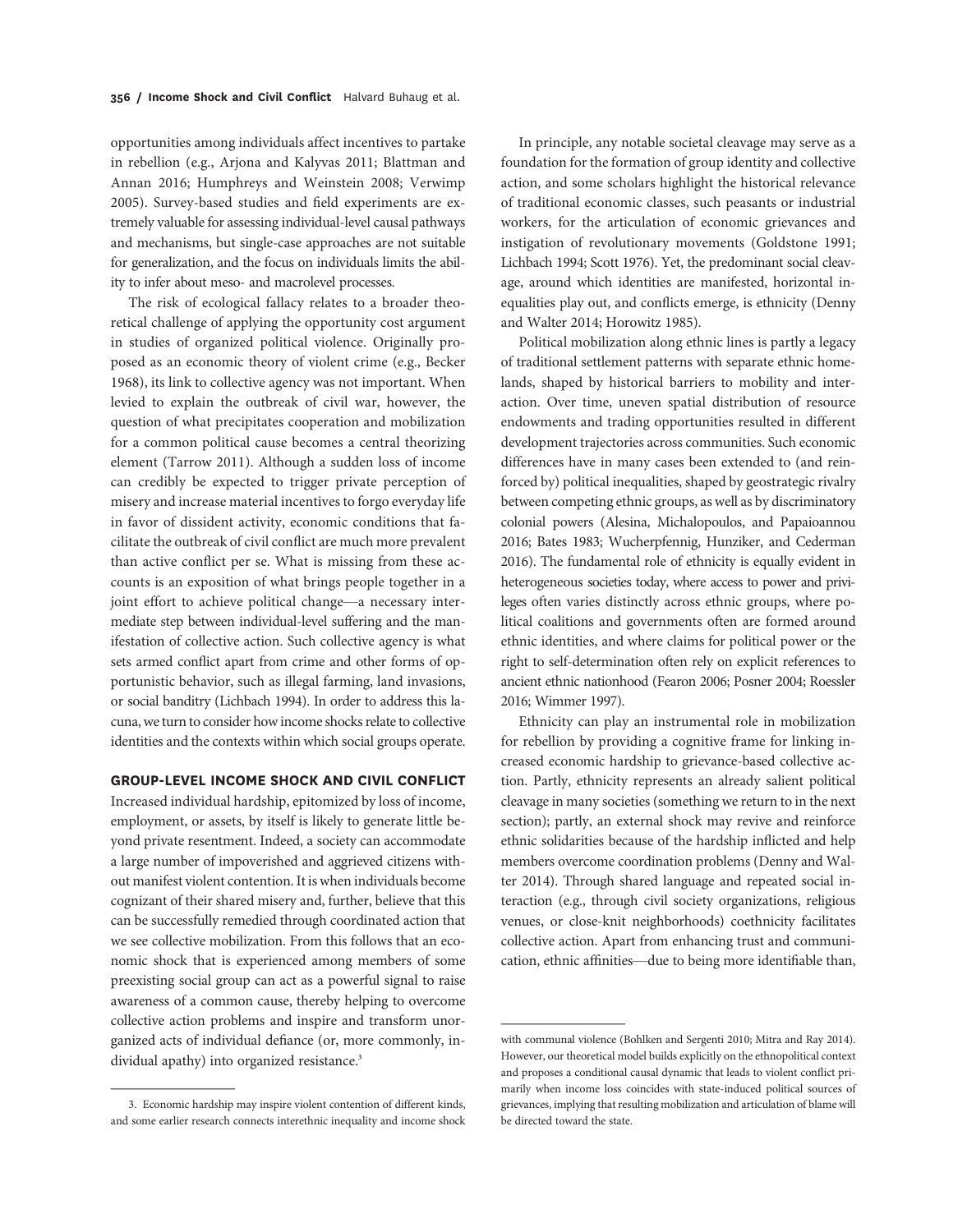for example, class or ideology—also facilitate informal groupenforcement mechanisms (e.g., in-group policing), raise the costs of nonparticipation, and deter free riders in ethnic political coalitions (Bates 1983; Bowles and Gintis 2004; Chandra 2009; Habyarimana et al. 2007).4 These characteristics of kinship networks facilitate the initial organization of and recruitment to viable rebel groups (Larson and Lewis 2018). The geographic concentration of ethnic groups further increases the feasibility of collective action through both spatial proximity to coethnics and shared identity tied to the land they inhabit (Olzak 1983; Weidmann 2009).

The collective agency to launch a rebellion can be channeled through existing social or economic organizations with ethnic dominance (e.g., regional political parties, trade organizations, or vigilante groups), as well as by political entrepreneurs who perceive a potent mobilizing force in invoking ethnic grievance frames in a context of economic hardships (e.g., Brass 2015; Kahl 2006; Wilkinson 2004). The plight from economic shocks might itself densify group interaction: individuals may turn to family and kin for sustenance, and coethnics may jointly seek migratory solutions or cohabit in refugee-like situations. In these circumstances, ethnicity may also be invoked internally to foster solidarity in the face of what is only a latent source of conflict (Denny and Walter 2014), thereby contributing to information sharing and overcoming the common knowledge problem (Cramton 2001). A number of experimental and observational studies underpin the expectation that once processes of violent mobilization are underway, parochialism will increase through enhanced in-group cooperation and solidarity and a hardened stance toward out-groups (e.g., Bauer et al. 2016). Hence, even where ethnic belonging represents only one of several latent cognitive frames, the economic shock may trigger societal processes that reinforce the salience of the ethnic identity and turn it to an important political cleavage along which violent mobilization plays out.

In developing countries, where most civil conflicts occur, the populations are still predominantly rural. In the absence of well-developed coping mechanisms, for example, those associated with a "moral economy" (Scott 1976), a sudden reduction in economic returns from farming exhibits a near

immediate impact on local employment opportunities and income levels and may directly threaten livelihood and human security. The fact that most agricultural populations have low capital mobility (Boix 2008), whereas the supply of nonagrarian rural employment is limited, restricts the scope of viable coping strategies. As a result, individuals may be left with few options other than to collectively levy demands on the central state when facing economic hardship—and to join efforts to change the status quo by military means if all else fails. Indeed, contemporary armed conflicts often have a salient rural dimension, where farmers and landless rural laborers provide the primary base of popular support and source of rebel recruits (Desai and Eckstein 1990; Kalyvas 2004). Also consistent with this view, Toft (2002) presents statistical evidence that ethnic groups with a rural base are more likely to be mobilized for violent rebellion—partly because segregated rural populations are especially attached to the land they inhabit and partly because their skills and assets are less mobile in the face of crisis.

In sum, we expect that the economic vulnerability that local income shock imposes on the individual can translate into violent collective action along group lines. Kinship networks—which may become even more salient in the face of economic hardship—help individuals become aware of shared misery and provide solidarity in the face of a latent source of conflict. As lower individual opportunity cost for joining a rebellion coincides with the organizational advantages bestowed by kinship networks on rebel group formation, violence becomes more likely. Using this logic, we formulate the first hypothesis:

H1. A local income shock increases the likelihood that ethnic groups will rebel.

# A CONDITIONAL MODEL OF LOCAL INCOME SHOCK AND CIVIL CONFLICT

A shared experience of income and livelihood loss may increase incentives for irregular political behavior, but groups evidently vary in their propensity to mobilize and respond in a violent manner. The conflict-inducing effect of an external shock is determined not only by the severity of the shock but also by the affected population's coping capacity, the immediate response by the central state, the range of policy options available to redress the hardship, and chance. Informed by recent scholarship, we propose that the political status of affected ethnic groups plays a central role in shaping the outcome of collective grievances sparked by a local income shock.

Unequal access to political power and privileges is a common feature of many heterogeneous societies, but the

<sup>4.</sup> This does not imply that ethnic groups are static or impermeable. Ethnic groups can be crafted, e.g., through reinforcing particular affinities or invoking distinct out-group stereotypes (Posner 2004). Ethnicity provides a latent frame for grievance formation, which could become salient in times of hardship, e.g., through elite manipulation. While our argument predicts the consolidation of ethnic identities in the face of collective income loss, it is clear that the behavioral expression of ethnic identities may be more diverse at the individual level (see Kalyvas 2008).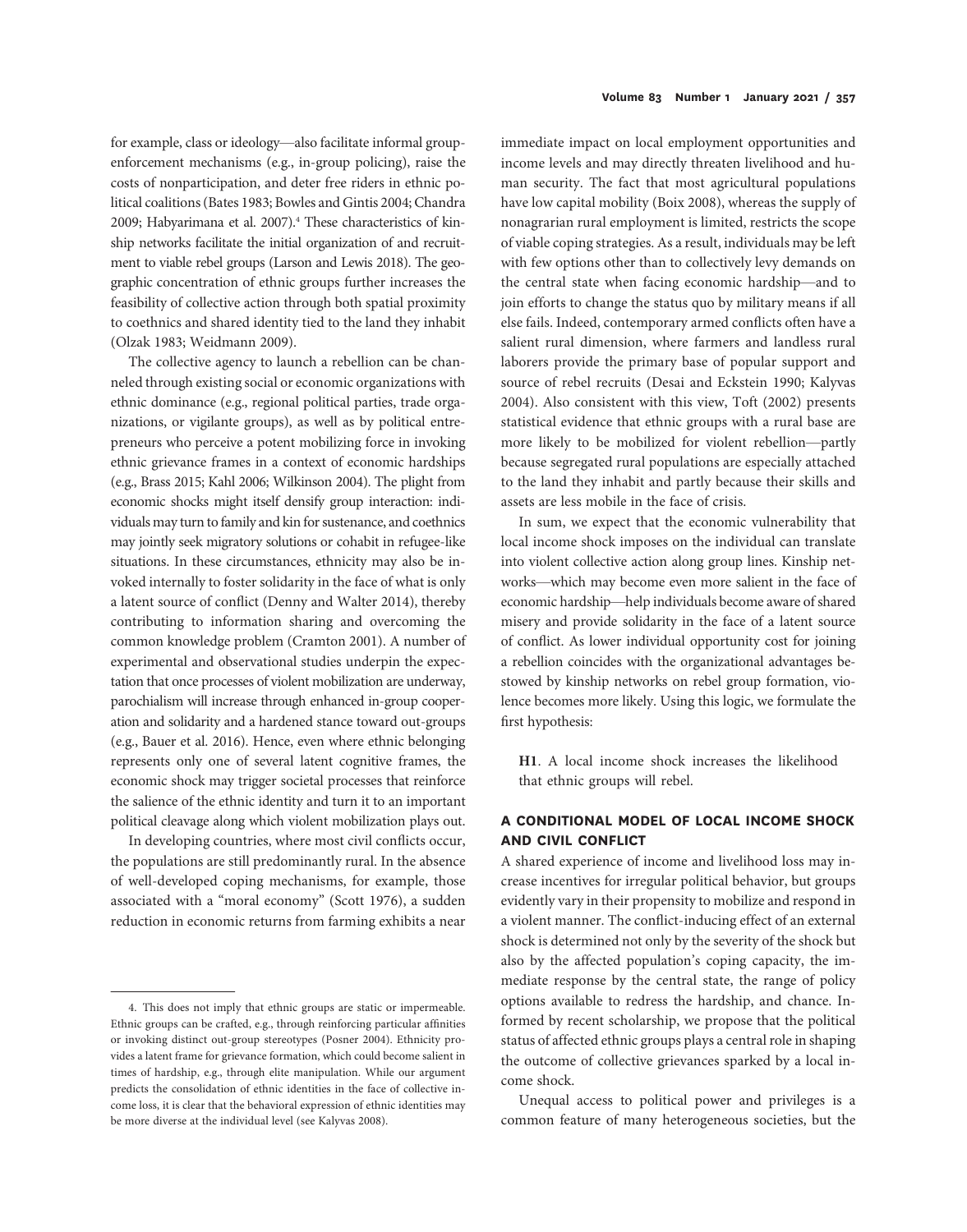extent of intergroup inequality varies greatly. In some cases, political marginalization implies lack of minority representation in central government while allowing for considerable local autonomy. In more extreme cases, exclusion takes the form of active discrimination such as legal restrictions on political participation and cultural practices, frequent scapegoating, and ruthless repression. In regimes where access to power is structured along ethnic lines, political mobility tends to be low, implying that members of some groups are consistently disadvantaged and discriminated against, with little hope to improve on their situation through formal political channels. Lack of prospect to redress grievances through peaceful means is an important reason why politically marginalized groups are generally overrepresented among communities engaged in violent conflict with the central state (e.g., Cederman et al. 2013). Recent downgrading in political status is particularly destabilizing; loss of power, prestige, and privileges produces an especially pronounced sense of deprivation that facilitates political mobilization of group members (Kemper 1978; Williams 2003; Wimmer 2017).

Asymmetric and shifting configurations of power may also exert a more indirect effect on groups' propensity to rebel via the connection between ethnopolitical status and public goods provision, including the distribution of compensation and relief aid in the aftermath of disaster (de Waal 2018; Raleigh 2010), and evidence of ethnic favoritism and clientelism in heterogeneous societies abounds (Ilorah 2009; Stewart 2008). This means that marginalized ethnic communities are more vulnerable to severe income shocks than other social groups. Like many poor, rural populations, they have limited financial means to cope on their own, and being excluded from participation in political processes further implies that they are less likely to be on the receiving end of government-sanctioned redistribution or relief programs.

A central question remains: Why would groups direct their anger at the government for an income shock that, in the context of the rural economy, results from natural causes like extreme weather? Let us give two reasons: First, marginalized populations will react to being denied material compensation they feel entitled to if more powerful groups are insulated from the shock or quickly remedied. One example of such a dynamic played out in Ethiopia during the Sahelian drought of the mid-1980s, where the Derg regime deliberately obstructed the distribution of relief aid to the struggling Tigray population in an effort to pacify the minority group (de Waal 1991). Second, a local income shock can be seen as the epitome of general government mismanagement: a critical reminder to members of the marginalized group about more profound and unjust structural inequalities produced by systematic and lasting political, economic, or cultural discrimi-

nation.5 An exogenous shock may thus prompt group members to update their assessment of the status quo and reassess the relative cost of resistance vis-à-vis subordination. Recently degraded groups, whose recollection of better times will be most vivid, offer the best foundation for mobilization in this context. Since politically marginalized groups by design often are unable to seek alliance with political parties, influential civil society organizations or independent media sources, their repertoire of contention may be limited to organized direct action. In urban landscapes, such mobilization can take the form of occupation, demonstration, or riot. However, in the rural periphery, where most ethnic minorities reside, such acts of contention are less effective, and insurgency is more likely to be perceived as a viable strategy to achieve political and economic change.<sup>6</sup>

To summarize, fundamental grievances related to durable ethnopolitical discrimination provide powerful motives for resistance. The likelihood of rebellion may still be modest, however, since long-standing marginalization coincides with limited coordination potential and general apathy. A sudden, adverse change in income and livelihood may offset this equilibrium by accentuating the miserable situation, raising awareness of collective mistreatment, and increasing material incentives for forgoing normal economic activity, all of which may serve as a window of opportunity for mobilization and collective action. Given that recently degraded groups are particularly likely to be politically active—after all, their relative deprivation is shaped by both temporal and betweengroup comparisons—an income shock may prove especially destabilizing in this context. This conditional logic gives two related testable expectations:

H2a. A local income shock increases the likelihood that discriminated ethnic groups will rebel.

H2b. A local income shock increases the likelihood that downgraded ethnic groups will rebel.

<sup>5.</sup> For example, Robinson (2014) reveals that individuals' attachment to ethnic identity in Africa is linked to covariates of poverty such as rural residence and employment in the traditional sector. Also in line with our argument, Detges (2017) shows that discriminated populations in sub-Saharan Africa report higher support for the use of violence when hit by a severe drought.

<sup>6.</sup> Another corollary that can be derived from this reasoning (which we do not investigate further here) is that where ethnocratic rulers are unable to protect their kin groups, such that an economic shock affects privileged and marginalized groups equally severely, revolutionary mobilization or intraregime factionalism may become more likely outcomes than ethnonationalist uprising.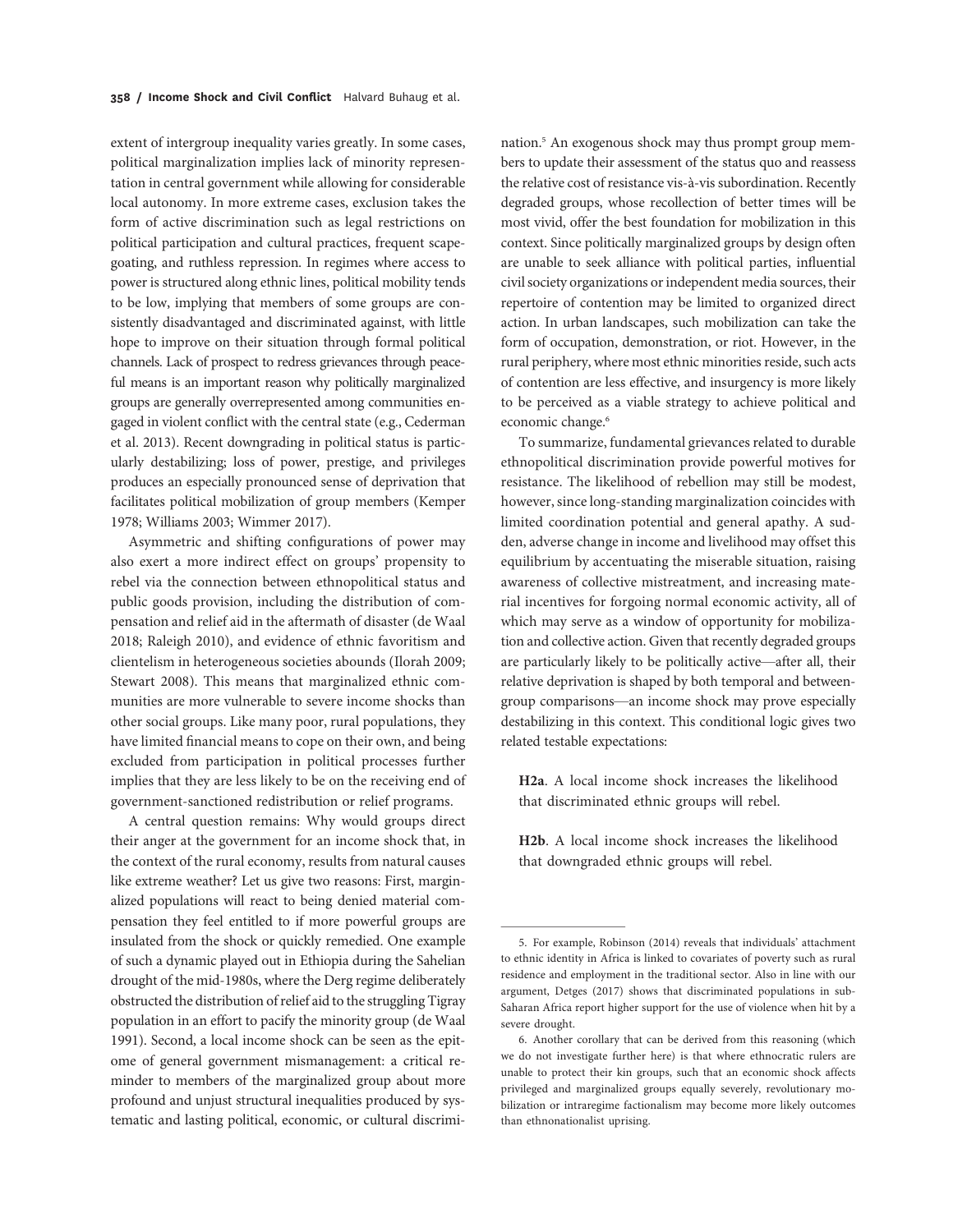In order to evaluate the empirical merit of the theoretical framework, we construct a global panel data set with yearly observations of politically relevant ethnic groups in ethnically heterogeneous countries for all years 1970–2013. The operational definition of ethnicity follows the Ethnic Power Relations (EPR) project and captures ethnolinguistic, ethnosomatic, and ethnoreligious differences (Cederman, Wimmer, and Min 2010). According to this source, an ethnic group is considered politically relevant if at least one significant political actor claims to represent the interests of that group in the national political arena or if group members are systematically and intentionally discriminated against in the domain of public politics. To maintain theoretical coherence, we exclude groups that form a central part of the ruling government, and we further limit focus to groups with a distinct settlement base within the territory of the host country.

The spatial delineation of ethnic groups is taken from the GeoEPR 2014 data set (Wucherpfennig et al. 2011). Although the exogenously defined group polygons may seem at odds with the notion that identity awareness and ethnic salience are endogenous to socioeconomic processes, our approach is fully compatible with such views, where the group polygons should be seen as geographical representations of latent ethnic strongholds where a shared sense of belonging is more potent and more likely to be mobilized when conditions are ripe. In fact, the explicit combination of groupspecific income shocks and the mediating role of political status is a way to model this heterogeneity. In total, our data set contains yearly observations for 485 ethnic groups in 116 heterogeneous countries worldwide (fig. 1; see the appendix, available online, for details).

## Dependent variable: Ethnic civil conflict onset

The dependent variable is a binary indicator of the outbreak of civil (antigovernmental) conflict involving group  $i$  in year t, based on the UCDP/PRIO Armed Conflict Dataset (Allansson, Melander, and Themner 2017). Civil conflict is here understood as an armed contest between a government and an organized nonstate actor over government or a specific territory that results in at least 25 battle-related deaths in a calendar year. This commonly applied minimum severity threshold is high enough for the violence to represent a politically significant event but low enough to not exclude organized resistance movements that never escalate to the level of civil war (typically defined as causing at least 1,000 deaths per year), such as the Northern Ireland conflict in the United Kingdom or the Palestine independence struggle in Israel. Since our units of observation are ethnic groups, we only consider conflicts involving rebel organizations that claim to fight on behalf of a politically relevant ethnic group. We link the UCDP conflict data to the EPR groups using the ACD2EPR data set



Figure 1. Ethnic groups at risk of civil conflict. Shaded polygons represent settlement areas of ethnic groups included in the global sample. White terrestrial areas are excluded from analysis because (a) the area is uninhabited or because the local ethnic population (b) constitutes a central part of the ruling regime, (c) lacks a concentrated settlement pattern,  $(d)$  constitutes the only spatially defined ethnic group in the country, or (e) resides in a country where ethnicity is politically irrelevant.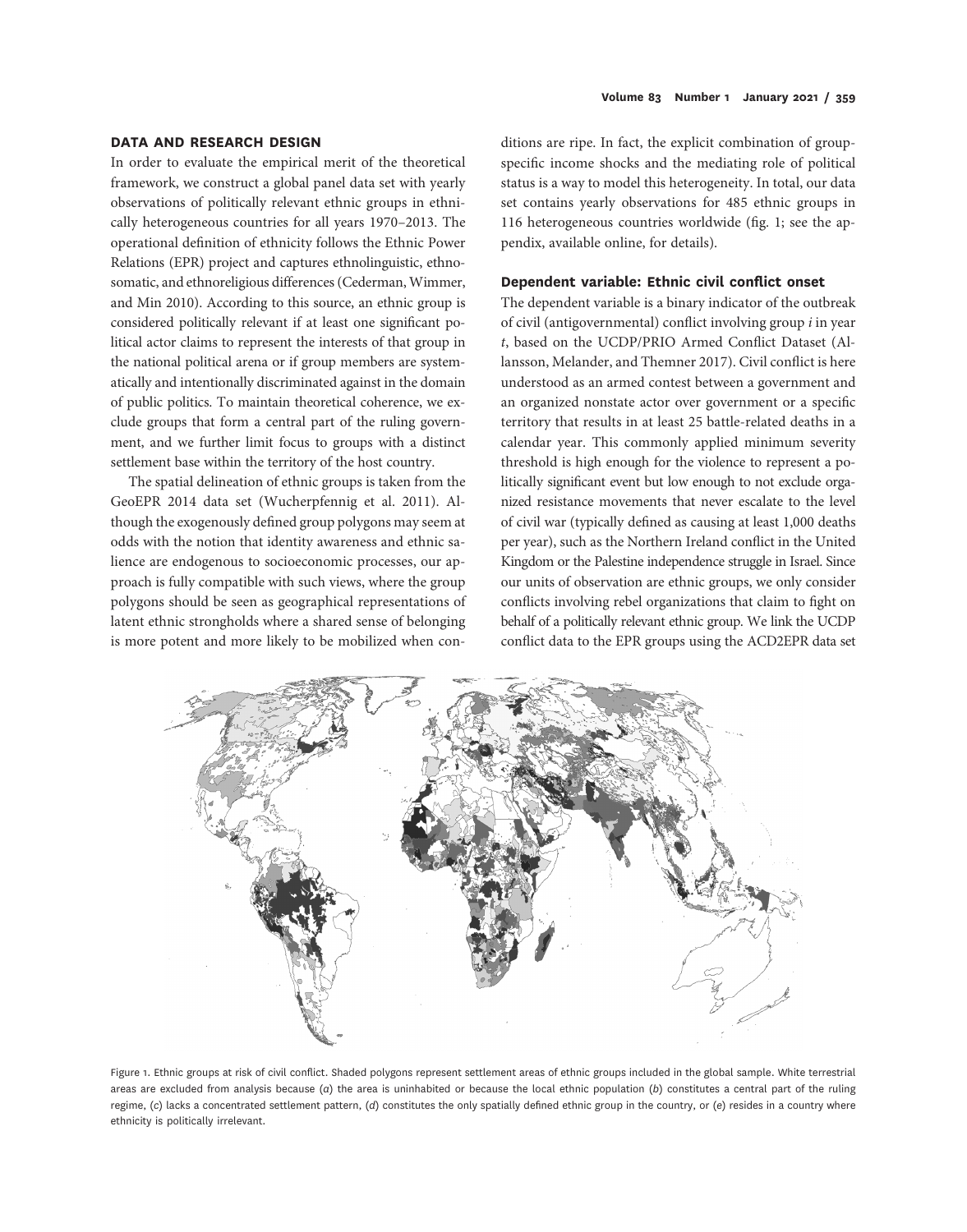(Wucherpfennig et al. 2012). We code onset as the first year of reported fighting involving the group, as well as the first year of renewed fighting after at least two calendar years without recorded conflict activity. Subsequent years of fighting are censored, whereas years when the group is not involved in conflict are coded 0. The final data set contains 160 records of ethnic civil conflict outbreak among 15,145 group years.

# Main independent variable: Local income shock

Reliable time-varying data on income levels by ethnic group are unavailable for most countries, implying that we cannot measure local economic activity directly. Instead, we pursue an indirect estimation strategy. Our variable of primary interest, group-level income shock (g\_shock), captures the extent of drought, measured specifically for each group's cropland areas during the calendar months of the most recent growing season, based on the standardized precipitationevapotranspiration index, SPEI (Beguería et al. 2014). The g\_shock index has a theoretical range from 0 to 1, although in our sample the maximum recorded g\_shock score is 0.8, and few observations have values above 0.2, owing to the rare nature of severe droughts. Importantly, the drought index is normalized by location, implying that g\_shock can be considered a random treatment with equal probability of occurrence across units over time. See appendix section A for further details and alternative operationalizations.

Severe growing-season drought exposure is an imperfect measure of local income shock, and the strength of the transmission channels from climatic anomalies to harvest failure and from harvest failure to declining community incomes are bound to vary across the contexts we study. To verify that g\_shock still captures important dynamics in the rural economy, we conducted two validation tests: the extent to which g\_shock explains temporal variation in groups' energy consumption (nighttime light emission) and the extent to which country-aggregated g\_shock explains fluctuations in GDP growth. These tests, documented in appendix section B, give us confidence that growing-season drought is a reasonable proxy for local income loss, particularly where rain-fed farming is a leading source of livelihood.

# Conditioning factors

As outlined in the theoretical discussion, the causal effect of local income shock on civil conflict risk is expected to be sensitive to the ethnopolitical context. We examine the conditioning role of political marginalization via two complementary measures. First, we flag all group years that were characterized by explicit and targeted political discrimination by the central government. Discrimination is a powerful source of (latent) grievance that carries significant mobilization po-

tential.7 Second, we flag groups that have seen recent political downgrading, implying loss of political status and privileges during the previous 10 years. Recently downgraded groups are likely to be cognizant of their relative deprivation and therefore especially amenable to mobilization efforts in response to an exogenous shock. Both marginalization variables are coded using the EPR data, and the context-sensitive effect is modeled via interaction terms.

The theorized conditional nature of the income shock effect should explain some of the observed variation in conflict frequency among drought-affected communities, but groups also differ in their economic sensitivity to extreme weather, regardless of the ethnopolitical context. We address this concern by specifying two alternative subsamples to complement the full global sample. The first subsample is limited to groups characterized by low local development, defined as below-median average nighttime light emission per capita. The second subsample contains groups in countries with abovemedian shares of the workforce employed in agriculture (World Bank 2017). These subsets of data are likely to capture groups that  $(a)$  lack effective irrigation systems,  $(b)$  have limited or no access to reliable seasonal weather forecasts, (c) lack material resources to cushion a severe income shock, and (d) have a limited scope of alternative livelihoods—all of which accentuate the economic and social impacts of a severe growing-season drought.

# Estimation

All models documented below are estimated via two-level mixed-effects logistic regression, given by  $y_{i,t} = \alpha + \beta x_{i,t-1} + \beta x_{i,t}$  $\theta_t + v_i + \varepsilon_{i,t}$ , where y is the observed binary outcome for group *i* at time *t*,  $\alpha$  is the common intercept,  $\beta$  is a vector of coefficients for a set of group-specific time-varying variables  $x, \theta$  is a common time trend,  $\nu$  is the random intercept for country *j* in which the group is embedded, and  $\varepsilon$  is the error term. This statistical model allows for examining both spatial and temporal variation in conflict risk while taking into account dependence between observations within countries and within groups over time (Gelman and Hill 2007). We specify random intercepts to account for systematic differences in baseline conflict risk between groups belonging to different countries, while the slopes, or variable effect sizes, are assumed constant across all groups.

To ensure a correct sequencing of events, a one-year time lag is applied to our main independent variables. In the interest of parsimony, we limit the selection of controls to a core set of variables that capture temporal trends in the data:

<sup>7.</sup> We consider ethnopolitical exclusion as an alternative condition in the appendix.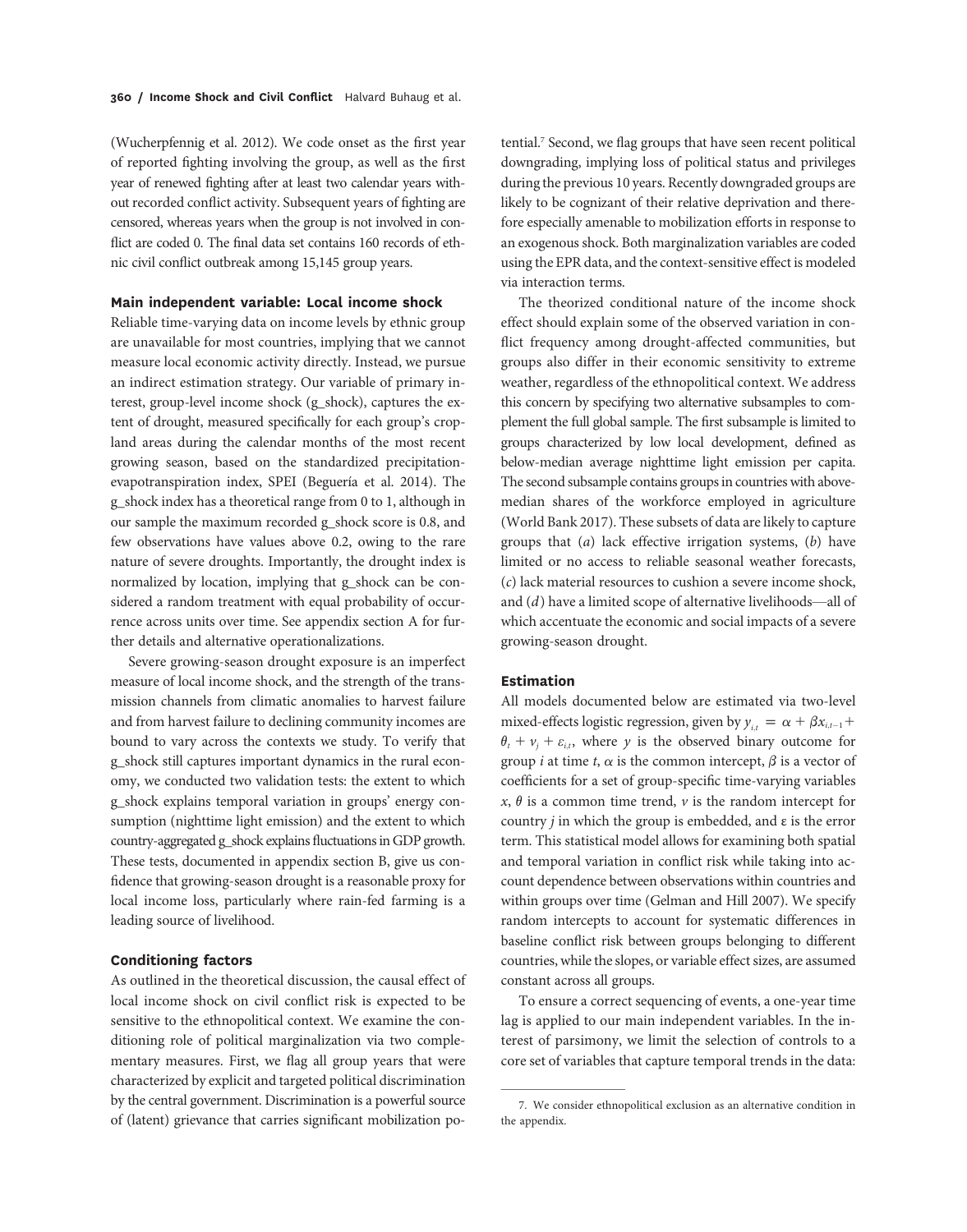a post–Cold War dummy (coded 1 for 1989 and subsequent years) to account for a sudden shift in the system-level frequency of ethnic conflict (see Kalyvas and Balcells 2010), a logged group-level count of the number of years since the previous conflict, and a time trend to capture unobserved trending factors. Appendix section C provides results for alternative model specifications.

## RESULTS AND DISCUSSION

We present the results from the empirical analysis in two tables. Table 1 contains output from the global sample, whereas table 2 reveals results for the two subsamples. We estimate three models on each sample: a baseline model (testing hypothesis 1), an interaction model between income shock and

Table 1. Income Shock and Ethnic Conflict Onset, 1971–2013

|                                             | (1)        | (2)                            | (3)             |
|---------------------------------------------|------------|--------------------------------|-----------------|
| g_shock $(t-1)$                             | 1.364      | $1.817+$<br>$(.953)$ $(1.077)$ | .523<br>(1.076) |
| $g$ shock $\times$ discriminated<br>$(t-1)$ |            | $-1.753$                       |                 |
|                                             |            | (2.164)                        |                 |
| g_shock × downgraded                        |            |                                |                 |
| $(t-1)$                                     |            |                                | $5.678*$        |
|                                             |            |                                | (2.459)         |
| Discriminated $(t-1)$                       | $1.143**$  | $1.276**$                      | $1.141**$       |
|                                             | (.217)     | (.269)                         | (.218)          |
| Downgraded $(t-1)$                          | $.654***$  | $.659**$                       | .179            |
|                                             |            | $(.241)$ $(.241)$ $(.334)$     |                 |
| Post-Cold War                               | $.890**$   | $.887**$                       | $.897**$        |
|                                             |            | $(.260)$ $(.260)$              | (.260)          |
| Peace years (ln)                            | $-.383**$  | $-.380**$                      | $-.387**$       |
|                                             |            | $(.074)$ $(.074)$ $(.074)$     |                 |
| Time trend                                  | $-.016$    | $-.016$                        | $-.016$         |
|                                             |            | $(0.010)$ $(0.010)$ $(0.010)$  |                 |
| Constant (group)                            | $-4.482**$ | $-4.531**$                     | $-4.418**$      |
|                                             |            | $(.360)$ $(.365)$ $(.361)$     |                 |
| Constant (country)                          | $.899**$   | $.913**$                       | $.885***$       |
|                                             | (.326)     | (.330)                         | (.322)          |
| Logistic regression test                    |            |                                |                 |
| versus logistic $\chi^2$                    | $39.85**$  | $40.31**$                      | $39.29**$       |
| Bayesian information                        |            |                                |                 |
| criterion                                   |            | 1,666.9 1,675.9 1,671.6        |                 |
| <b>ROC AUC</b>                              | .872       | .873                           | .874            |

Note. Two-level random effects logit estimates with standard errors in parentheses. Dependent variable is outbreak of civil conflict involving ethnic group  $i$  in year  $t$ . ROC AUC = receiver operating curve area under the curve.  $N = 15,145$ .

\*  $p < .05$ .

\*\*  $p < .01$ .

discrimination (hypothesis 2a), and an interaction between income shock and downgrading (hypothesis 2b).

Hypothesis 1 posits that drought-induced income loss exerts a positive effect on the average ethnic group's propensity to rebel. Model 1 offers modest support for this expectation; while the point estimate of g\_shock has the predicted positive sign, the size of the effect is small and fails to obtain statistical significance. The frail evidence for a direct effect is perhaps not surprising. For relatively well-off communities (of which there are many in the global sample), a temporary loss of harvest may not constitute a direct threat to the mode of living and therefore would be insufficient to trigger large-scale mobilization. Besides, in many open societies, social actors will find other and more cost-effective means of redressing a sudden hardship than forgoing their livelihood and forming an armed uprising.

Subsequent models in table 1 provide more plausible tests, where the effect of income shock is modeled as a function of political discrimination and downgrading, respectively. While model 2 fails to support the conditional theoretical argument articulated in hypothesis 2a, model 3 suggests that droughtrelated shocks indeed can trigger a conflict for groups that have experienced political downgrading in the recent past. The same pattern can be detected by simpler bivariate statistics; the onset rate for downgraded groups with at least moderate drought exposure (g\_shock  $> 0.1$ ) is more than four times greater than that for other groups exposed to a similar shock (3.6% vs. 0.8%). Interestingly, the interaction term absorbs much of the direct effect of being downgraded, indicating that loss of prestige and privileges triggers conflict mostly in combination with loss of economic resources. Hypothesis 2b receives preliminary support.

In table 2, we discard the strong assumption about a globally applicable income shock effect and instead zoom in on subsets of the data considered particularly sensitive to drought. Among groups marked by below-median average levels of nighttime light emission per capita, we find some indication of an unconditional effect of income shock as the parameter estimate in model 4 is significant with a 10% margin of uncertainty. Model 5 suggests that the conflict-inducing effect of drought is higher for discriminated groups, but the overall contribution of the interaction term is feeble. However, for groups that have been subject to recent political downgrading, we again observe a significant increase in conflict propensity, consistent with hypothesis 2b (model 6).

The remainder of table 2 presents the results from similarly specified models on the alternative subsample that is limited to groups in countries with a large agricultural sector. Despite these subsamples being defined from widely different data, we observe the same general pattern, whereby the weak

 $p < .10$ .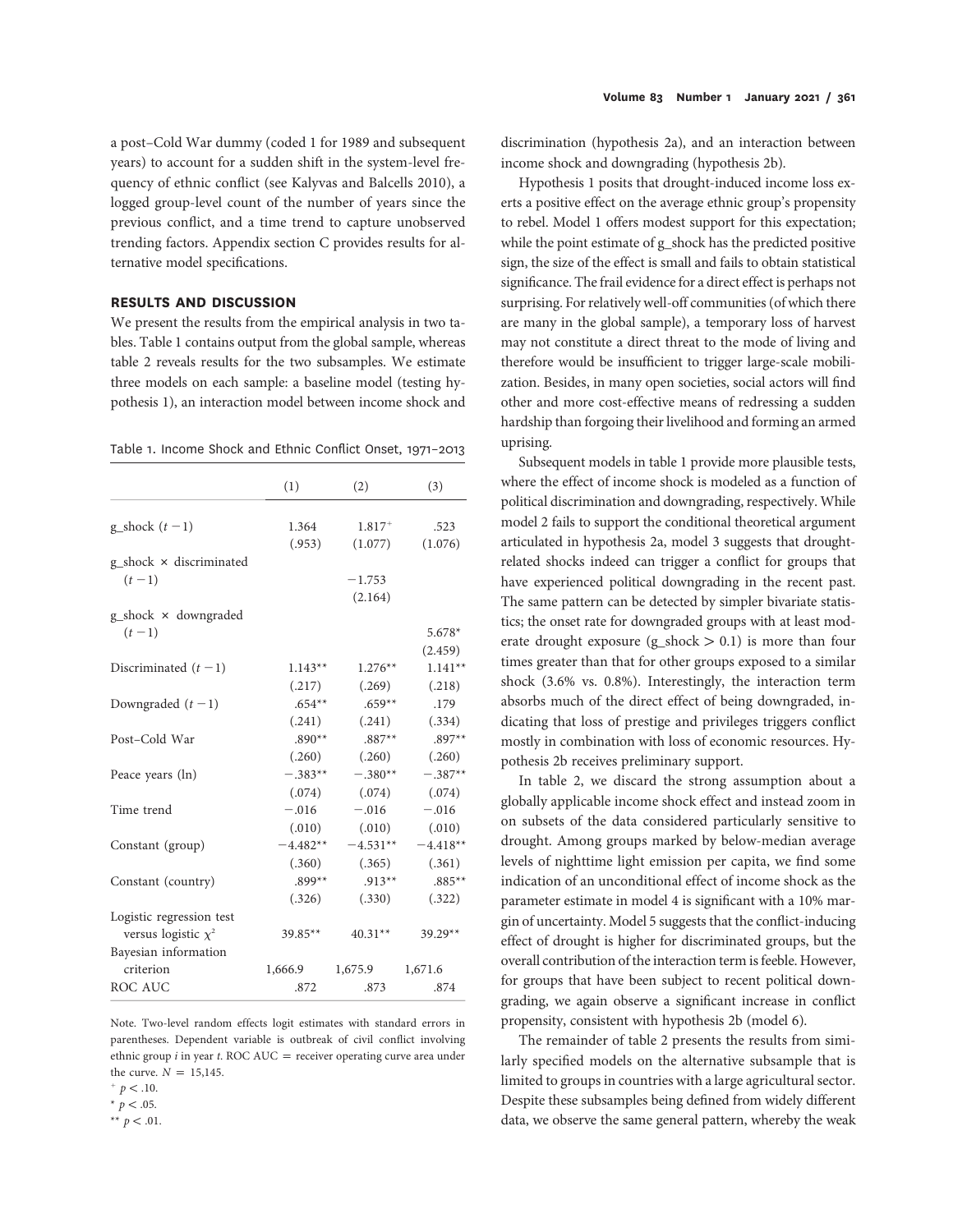#### 362 / Income Shock and Civil Conflict Halvard Buhaug et al.

|                                                   | Low Economic Development |            |            | High Agriculture Employment |            |            |
|---------------------------------------------------|--------------------------|------------|------------|-----------------------------|------------|------------|
|                                                   | (4)                      | (5)        | (6)        | (7)                         | (8)        | (9)        |
| g_shock $(t-1)$                                   | $1.927+$                 | 1.832      | .939       | $2.174*$                    | $2.154+$   | 1.084      |
|                                                   | (1.126)                  | (1.228)    | (1.291)    | (1.059)                     | (1.156)    | (1.245)    |
| g_shock $\times$ discriminated $(t-1)$            |                          | .608       |            |                             | .117       |            |
|                                                   |                          | (3.014)    |            |                             | (2.789)    |            |
| g_shock $\times$ downgraded $(t-1)$               |                          |            | $6.320*$   |                             |            | $6.010*$   |
|                                                   |                          |            | (2.846)    |                             |            | (2.582)    |
| Discriminated $(t-1)$                             | $1.247**$                | $1.208**$  | $1.248**$  | $1.407**$                   | $1.398**$  | $1.412**$  |
|                                                   | (.279)                   | (.343)     | (.280)     | (.265)                      | (.330)     | (.266)     |
| Downgraded $(t-1)$                                | $.619*$                  | $.617*$    | .103       | $.726**$                    | $.726**$   | .237       |
|                                                   | (.306)                   | (.306)     | (.408)     | (.268)                      | (.268)     | (.358)     |
| Post-Cold War                                     | $1.086**$                | $1.089**$  | $1.069**$  | $.893**$                    | $.893**$   | $.872**$   |
|                                                   | (.332)                   | (.332)     | (.332)     | (.311)                      | (.311)     | (.311)     |
| Peace years (ln)                                  | $-.289**$                | $-.290**$  | $-.294**$  | $-.313**$                   | $-.314**$  | $-.321**$  |
|                                                   | (.091)                   | (.091)     | (.090)     | (.090)                      | (.090)     | (.090)     |
| Time trend                                        | $-.021$                  | $-.021$    | $-.020$    | $-.014$                     | $-.014$    | $-.013$    |
|                                                   | (.013)                   | (.013)     | (.013)     | (.012)                      | (.012)     | (.012)     |
| Constant (group)                                  | $-4.573**$               | $-4.562**$ | $-4.497**$ | $-4.565**$                  | $-4.562**$ | $-4.478**$ |
|                                                   | (.470)                   | (.472)     | (.471)     | (.418)                      | (.423)     | (.420)     |
| Constant (country)                                | $1.031*$                 | $1.026*$   | $1.052*$   | $.697*$                     | $.697*$    | $.717*$    |
|                                                   | (.494)                   | (.492)     | (.501)     | (.303)                      | (.303)     | (.310)     |
| $\boldsymbol{N}$                                  | 7,096                    | 7,096      | 7,096      | 9,096                       | 9,096      | 9,096      |
| Logistic regression test versus logistic $\chi^2$ | $24.77**$                | $24.56**$  | $25.42**$  | $26.47**$                   | $26.42**$  | $27.20**$  |
| Bayesian information criterion                    | 1,077.0                  | 1,085.8    | 1,081.4    | 1,183.6                     | 1,192.7    | 1,187.7    |
| ROC AUC                                           | .854                     | .854       | .857       | .840                        | .840       | .845       |

|  |  |  |  | Table 2. Income Shock and Ethnic Conflict Onset, 1971-2013: Subsamples |
|--|--|--|--|------------------------------------------------------------------------|
|  |  |  |  |                                                                        |

Note. Two-level random effects logit estimates with standard errors in parentheses. Dependent variable is outbreak of civil conflict involving ethnic group i in year  $t$ . ROC AUC = receiver operating curve area under the curve.

\*\*  $p < .01$ .

direct income shock effect (model 7) becomes much more prominent when modeled in interaction with recent ethnopolitical downgrading (model 9). Although each of these fluctuating conditions—income shock and political downgrading has the potential to trigger organized resistance on its own, rebellion is much more likely to occur when economic and political shocks coincide (see also Stewart 2008).

The estimated effect of income shock on conflict propensity among downgraded groups is both statistically significant and substantively meaningful. Figure 2 displays marginal effects of g\_shock for a change from 0 to 0.1 (equivalent to a shift from 0 to the 75th percentile value) across specifications. The point estimates are positive throughout, even though the confidence intervals cross 0 in most models. Yet, in line with hypothesis 2b, the interaction of income shock with downgrading is a notable and consistent exception. For downgraded groups, an income shock of  $g$ \_shock = 0.1 nearly doubles the estimated risk of conflict in the full sample and more than doubles the risk in the subsamples characterized by low development or a high share of agricultural employment. More research is needed to fully understand why the effect of ethnopolitical discrimination on conflict risk is less sensitive to the economic context than political downgrading. As we argued above, groups who recently lost power are more likely to be politically mobilized and therefore better able to respond rapidly to arising windows of opportunity. A complementary explanation could be that for downgraded groups, a sense of relative deprivation arises from a comparison with the group's own brighter past as well as with other groups in society, whereas the reference point for chronically discriminated groups lacks the temporal dimension. Be that as it may, overall the combination of losing political power and losing out economically seems to make violent ethnic mobilization particularly likely.

 $p < .10$ .

<sup>\*</sup>  $p < .05$ .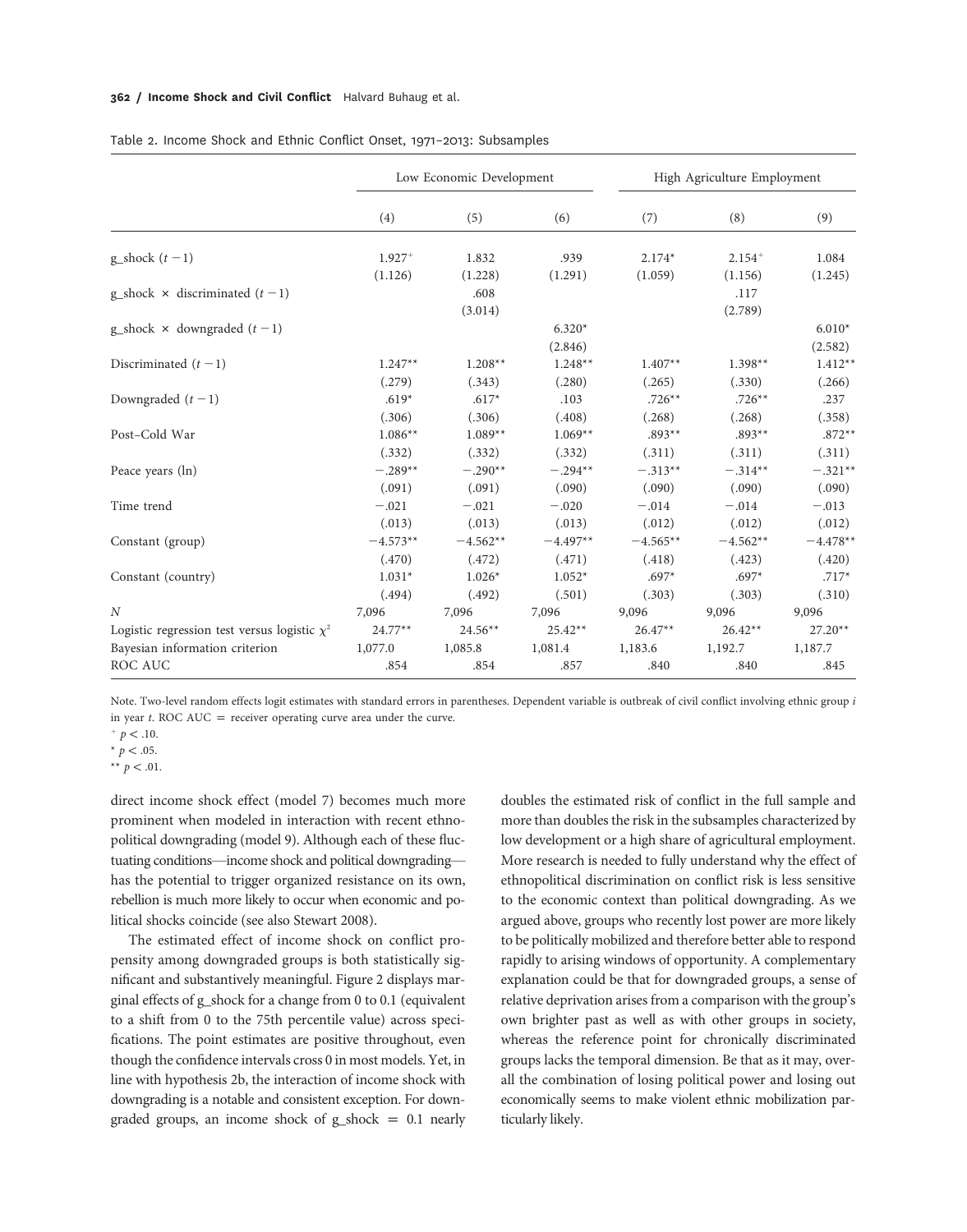

Figure 2. Estimated marginal effect of income shock on group-level conflict risk for a change in g\_shock from 0 to 0.1 (equivalent to a growing-season drought at the 75th percentile level of severity) with whiskers indicating 95% confidence intervals, based on models in tables 1 and 2. The top row represents direct relationships; subsequent rows represent the total estimated marginal effect for models including interaction terms with the relevant marginalization variable set to 0 and 1, respectively. For all models, control variables are set to their mean (continuous variables) or mode (categorical variables) value.

Despite significant effects in specific contexts, the overall estimated conflict potential of income shocks should still be seen as modest in comparison with some of the other factors accounted for, such as ethnopolitical discrimination. All else constant, discriminated groups are more than twice as likely to rebel in all scenarios. The effect of downgrading is comparatively weaker, with an estimated increase in conflict risk of around 60%–75%, depending on the model. Naturally, comparison of effect sizes between these models should be made with caution since the contextual variables might suffer from omitted-variable bias and endogeneity (unlike the exogenous g\_shock). However, the general pattern across the models clearly suggests that discrimination shapes the risk of ethnic group conflict in general, whereas income shock has a substantial effect on conflict risk primarily in interaction with recent loss of political status.

Time-series income and livelihood data at the level of rural communities in the Global South are exceedingly difficult to obtain, and it is equally challenging to determine the driving motives underpinning observed mobilization and violent resistance, hindering a systematic, in-depth verification of the theoretical model. However, a closer investigation of some of the data points that drive the correlations offer some validity to our interpretation. One such case is the Moro group in the Philippines. During their long-standing separatist campaign, a new armed actor, Abu Sayyaf (ASG), formed in the shadow of extreme drought and depressed agricultural yields in the early 1990s (Lansigan, de los Santos, and Coladilla 2000). Consistent with theory, ASG enjoyed strong support in areas that lacked economic opportunities and relied on agriculture as the main source of livelihood, and the prospect of wealth and status appears to have been a much more

important motivational factor than ideological fulfillment (Quimpo 1999).

A second example is the Uyghurs in northwest China, a rural Turkic minority group whose increasing marginalization vis-à-vis the Han Chinese is cited as a major cause of resistance (Hopper and Webber 2009). Our data indicate that the Uyghurs experienced widespread growing-season droughts during 2006–7, shortly before the East Turkestan Islamic Movement (ETIM) initiated a series of attacks on local police and government offices that led to a short-lived armed conflict (UCDP 2019). Given the high local reliance on agriculture, it is likely that the droughts caused economic depression among Uyghurs, although it cannot be established with certainty that worsening economic conditions were a decisive factor in ETIM mobilization.

A third case picked up by our data are the Tuaregs in Niger. The nomadic population suffered greatly during the 1980s Sahelian drought, which triggered considerable out-migration to neighboring countries. After being expelled from Algeria and Libya in 1990, many returned to Niger, when another drought challenged local livelihoods and violence broke out (World Bank 2013). The ensuing rebellion in Niger and neighboring Mali has been described as the reaction of the Tuaregs to misappropriation of international drought relief funds by local governments, adding to widespread feelings of political marginalization by government elites (Benjaminsen 2008).

To add further rigor to our analysis, we implement a comprehensive set of sensitivity tests. These tests, described in detail in appendix section C, include the following alterations: removal of influential outliers, inclusion of an expanded set of controls, specification of group and year fixed effects, and exploring alternative high-risk subsamples. We also explore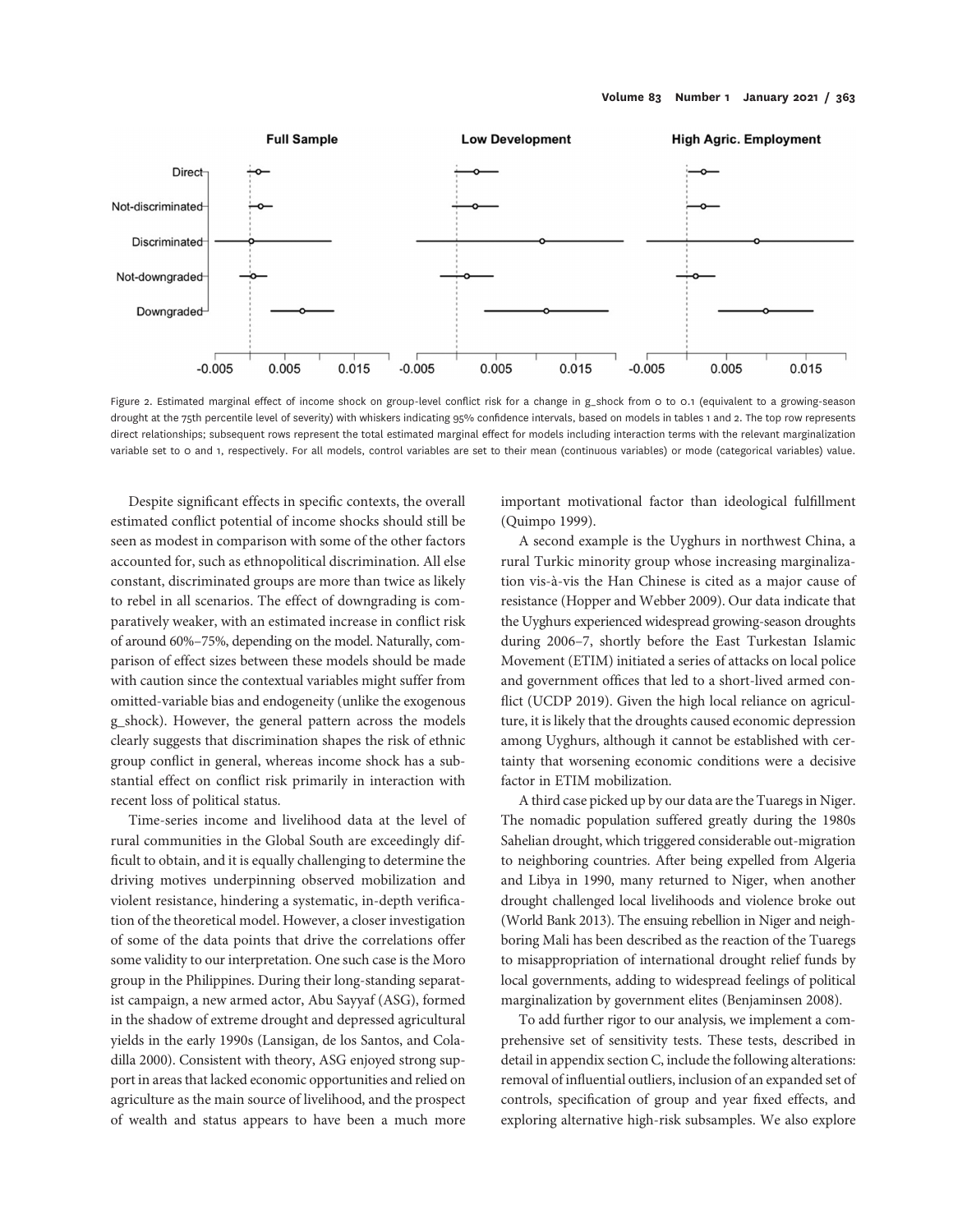the contribution of g\_shock to the model's out-of-sample predictive performance through fivefold cross-validation (Ward, Greenhill, and Bakke 2010). These tests jointly lend additional credibility to the results reported here.

Overall, drought-induced income loss has a modest contribution to the models' statistical performance. While likelihood ratio tests and receiver operating curves reported in tables 1 and 2 confirm that the interaction models with downgrading are superior to the simpler models, the difference in test scores is small. According to the Bayesian information criterion, which implements a stronger penalty on model complexity, the simpler models are more efficient. Even so, we interpret the reported results as consistent with the conditional theoretical framework, specifically, hypothesis 2b, and believe they show that a rural income shock can provide a window of opportunity for staging organized resistance. The empirical analysis constitutes a hard test for the theory, considering that it rests on the use of meteorological proxies for group-level income fluctuations and the fact that we are studying a very rare outcome. Modeling income shock in combination with infrequent ethnopolitical downgrading for the most likely subsets of ethnic groups (table 2) necessarily makes the analysis more demanding still. Even so, the results are stronger and more robust when limiting focus to subsets of poor and agriculturally dependent societies, consistent with the theorized link to the rural economy.

# CONCLUDING REMARKS

The paucity of resistance among marginalized ethnic groups has sometimes been taken as evidence of the irrelevance of grievance theory (Tilly 1978). Instead, it is argued, the absence of civil war in these cases can be explained by a lack of feasibility of rebellion due to a strong and repressive state (Fearon and Laitin 2003), deficiency of entrepreneurs and resources required to mobilize the aggrieved (McCarthy and Zald 1977), or insufficient individual material incentives to forgo normal modes of living (Collier and Hoeffler 2004). Others claim that the latter materialist interpretations rely on inadequate empirical measures that ignore collective emotions and fail to capture important intergroup inequalities that often underpin civil conflicts (Cederman, Weidmann, and Gleditsch 2011).

Economic conditions feature centrally in all of these models, but individually they are insufficient for explaining the outbreak of collective violence. In this article, we provide an explanation for the onset of civil conflict that combines the strengths of the grievance and opportunity cost approaches: the attention to salient, collective identities that allow individual grievances to translate into group behavior, on the one hand, and the emphasis on feasibility and temporal variations

in opportunity cost structures presented by economic downturns, on the other. The result is a conditional model of local income shock and civil conflict that predicts widespread loss of income to serve as a focal point for mobilization primarily when it affects politically marginalized individuals with preexisting ethnic ties. Politically demoted groups are considered especially vulnerable in this context. Among such groups, a sudden shock can offset the social equilibrium and increase the perceived feasibility of collective action.

The results from a comprehensive empirical analysis—to our knowledge the first global, group-level investigation of its kind—are largely consistent with the proposed conditional theory of civil war. Although severe income loss has a modest effect on the average ethnic group's propensity to rebel, recently downgraded groups become significantly more conflict prone in the aftermath of a local economic shock. This effect is strongest among the poorest and most vulnerable groups. We also find that political downgrading is much less destabilizing in the absence of economic contraction. While further probing of the causal mechanisms, for example, via survey data and process tracing, should be a priority for future research, these results lend support to the argument that an exogenous shock that aggravates an already dire situation can raise awareness about fundamental origins of shared deprivation and thereby facilitate violent collective action.

It would be a mistake to conclude that outbreaks of ethnic rebellion during economic crises are solely, or even primarily, about worsening economic conditions. Ethnic groups that respond violently to a severe income shock are likely to harbor preexisting animosities toward the regime that relate to more fundamental forms of marginalization. Herein lies an important policy implication: the solutions to latent and simmering ethnic insurgencies are primarily political in nature. Sustained investments in poor, agrarian regions may make marginalized rural communities more resilient to weather extremes and dampen a potential trigger effect (Tester and Langridge 2010). However, technological advances and productivity improvements do not address underlying causes of collective frustration related to unequal land distribution, underdeveloped property rights, corruption, lack of political representation, and various forms of overt and covert state-sponsored discrimination. Addressing these fundamental political issues is paramount for successful conflict prevention and a lasting peace.

# ACKNOWLEDGMENTS

We thank Nils-Christian Bormann, colleagues at the Peace Research Institute Oslo and Uppsala University, and participants at the annual meetings of the Network of European Peace Scientists and the American Political Science Association for comments and suggestions on earlier drafts.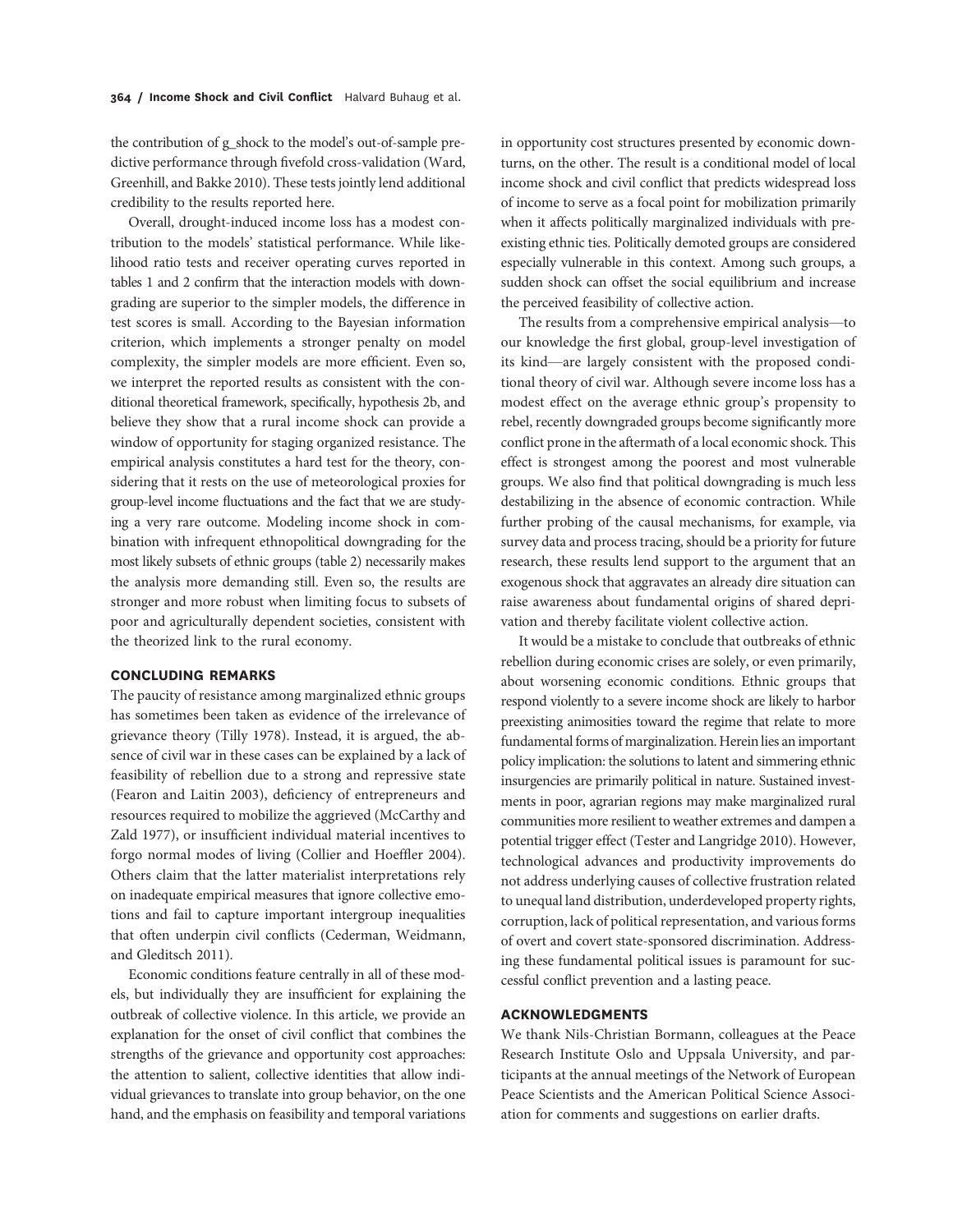#### REFERENCES

- Aisen, Ari, and Francisco José Veiga. 2013. "How Does Political Instability Affect Economic Growth?" European Journal of Political Economy 29 (March): 151–67.
- Alesina, Alberto, Stelios Michalopoulos, and Elias Papaioannou. 2016. "Ethnic Inequality." Journal of Political Economy 124 (2): 428–88.
- Allansson, Marie, Erik Melander, and Lotta Themner. 2017. "Organized Violence, 1989–2016." Journal of Peace Research 54 (4): 574–87.
- Arjona, Ana, and Stathis N. Kalyvas. 2011. "Recruitment into Armed Groups in Colombia: A Survey of Demobilized Fighters." In Yvan Guichaoua, ed., Understanding Collective Political Violence. Houndmills: Palgrave Macmillan, 143–72.
- Bartusevičius, Henrikas, and Kristian Skrede Gleditsch. 2019."A Two-Stage Approach to Civil Conflict: Contested Incompatibilities and Armed Violence." International Organization 73 (1): 225–48.
- Bates, Robert H. 1983. "Modernization, Ethnic Competition and the Rationality of Politics in Contemporary Africa." In Donald S. Rothchild and Victor A. Olorunsola, eds., State versus Ethnic Claims: African Policy Dilemmas. Boulder, CO: Westview, 152–71.
- Bates, Robert H. 2008. "State Failure." Annual Review of Political Science 11 (1): 1–12.
- Bauer, Michal, Christopher Blattman, Julie Chytilová, Joseph Henrich, Edward Miguel, and Tamar Mitts. 2016. "Can War Foster Cooperation?" Journal of Economic Perspectives 30 (3): 249–74.
- Bazzi, Samuel, and Christopher Blattman. 2014. "Economic Shocks and Conflict: Evidence from Commodity Prices." American Economic Journal: Macroeconomics 6 (4): 1–38.
- Becker, Gary S. 1968. "Crime and Punishment: An Economic Approach." Journal of Political Economy 76:169–217.
- Beguería, Santiago, Sergio M. Vicente-Serrano, Fergus Reig, and Borja Latorre. 2014. "Standardized Precipitation Evapotranspiration Index (SPEI) Revisited: Parameter Fitting, Evapotranspiration Models, Tools, Datasets and Drought Monitoring." International Journal of Climatology 34 (10): 3001–23.
- Benjaminsen, Tor A. 2008. "Does Supply-Induced Scarcity Drive Violent Conflicts in the African Sahel? The Case of the Tuareg Rebellion in Northern Mali." Journal of Peace Research 45 (6): 819–36.
- Besley, Timothy, and Torsten Persson. 2011. "The Logic of Political Violence." Quarterly Journal of Economics 126 (3): 1411–45.
- Blattman, Christopher, and Jeannie Annan. 2016. "Can Employment Reduce Lawlessness and Rebellion? A Field Experiment with High-Risk Men in a Fragile State." American Political Science Review 110 (1): 1–17.
- Blattman, Christopher, and Edward Miguel. 2010. "Civil War." Journal of Economic Literature 48 (1): 3–57.
- Bohlken, Anjali Thomas, and Ernest John Sergenti. 2010. "Economic Growth and Ethnic Violence: An Empirical Investigation of Hindu-Muslim Riots in India." Journal of Peace Research 47 (5): 589–600.
- Boix, Carles. 2008. "Economic Roots of Civil Wars and Revolutions in the Contemporary World." World Politics 60 (3): 390–437.
- Bowles, Samuel, and Herbert Gintis. 2004. "Persistent Parochialism: Trust and Exclusion in Ethnic Networks." Journal of Economic Behavior and Organization 55 (1): 1–23.
- Brass, Paul R. 2015. The Production of Hindu-Muslim Violence in Contemporary India. Seattle: University of Washington Press.
- Brückner, Markus, and Antonio Ciccone. 2010. "International Commodity Prices, Growth and the Outbreak of Civil War in Sub-Saharan Africa." Economic Journal 120 (May): 519–34.
- Buhaug, Halvard, Tor A. Benjaminsen, Espen Sjaastad, and Ole Magnus Theisen. 2015. "Climate Variability, Food Production Shocks, and Violent Conflict in Sub-Saharan Africa." Environmental Research Letters 10 (12): 125015.
- Cederman, Lars-Erik, Kristian Skrede Gleditsch, and Halvard Buhaug. 2013. Inequalities, Grievances, and Civil War. Cambridge: Cambridge University Press.
- Cederman, Lars-Erik, Nils B. Weidmann, and Kristian Skrede Gleditsch. 2011. "Horizontal Inequalities and Ethnonationalist Civil War: A Global Comparison." American Political Science Review 105 (3): 478–95.
- Cederman, Lars-Erik, AndreasWimmer, and Brian Min. 2010."Why Do Ethnic Groups Rebel? New Data and Analysis." World Politics 62 (1): 87–119.
- Chandra, Kanchan. 2009. "Designing Measures of Ethnic Identity: The Problems of Overlap and Incompleteness." Qualitative Methods Newsletter 7 (1): 36–41.
- Collier, Paul, and Anke Hoeffler. 2004."Greed and Grievance in Civil War." Oxford Economic Papers 56 (4): 563–95.
- Cramer, Christopher. 2002. "Homo Economicus Goes to War: Methodological Individualism, Rational Choice and the Political Economy of War." World Development 30 (11): 1845–64.
- Cramton, Catherine Durnell. 2001. "The Mutual Knowledge Problem and Its Consequences for Dispersed Collaboration." Organization Science 12 (3): 346–71.
- Dal Bó, Ernesto, and Pedro Dal Bó. 2011. "Workers, Warriors, and Criminals: Social Conflict in General Equilibrium." Journal of the European Economic Association 9 (4): 646–77.
- Denny, Elaine K., and Barbara F. Walter. 2014. "Ethnicity and Civil War." Journal of Peace Research 51 (2): 199–212.
- Desai, Raj, and Harry Eckstein. 1990. "Insurgency: The Transformation of Peasant Rebellion." World Politics 42 (4): 441–65.
- Detges, Adrien. 2017. "Droughts, State-Citizen Relations and Support for Political Violence in Sub-Saharan Africa: A Micro-Level Analysis." Political Geography 61 (November): 88–98.
- de Waal, Alex. 1991. Evil Days: 30 Years of War and Famine in Ethiopia. New York: Human Rights Watch.
- de Waal, Alex. 2018. "The End of Famine? Prospects for the Elimination of Mass Starvation by Political Action." Political Geography 62:184–95.
- Fatás, Antonio, and Ilian Mihov. 2012. "Policy Volatility, Institutions, and Economic Growth." Review of Economics and Statistics 95 (2): 362–76.
- Fearon, James D. 2006."Ethnic Mobilization and Ethnic Violence."In Berry R. Weingast and Donald A. Wittman, eds., The Oxford Handbook of Political Economy. New York: Oxford University Press, 852–68.
- Fearon, James D. 2008. "Economic Development, Insurgency, and Civil War." In Elhanan Helpman, ed., Institutions and Economic Performance. Cambridge, MA: Harvard University Press.
- Fearon, James D., and David D. Laitin. 2003. "Ethnicity, Insurgency, and Civil War." American Political Science Review 97 (1): 75–90.
- Fjelde, Hanne. 2015. "Farming or Fighting? Agricultural Price Shocks and Civil War in Africa." World Development 67 (March): 525–34.
- Gelman, Andrew, and Jennifer Hill. 2007. Data Analysis Using Regression and Multilevel/Hierarchical Models. New York: Cambridge University Press.
- Goldstone, Jack A. 1991. Revolution and Rebellion in the Early Modern World. Berkeley: University of California Press.
- Grossman, Herschell I. 1991. "A General Equilibrium Model of Insurrections." American Economic Review 81 (4): 912–21.
- Gurr, Ted Robert. 1993. "Why Minorities Rebel: A Global Analysis of Communal Mobilization and Conflict since 1945." International Political Science Review 14 (2): 161–201.
- Habyarimana, James, Macartan Humphreys, Daniel N. Posner, and Jeremy M. Weinstein. 2007. "Why Does Ethnic Diversity Undermine Public Goods Provision?" American Political Science Review 101 (4): 709–25.
- Hegre, Håvard, and Nicholas Sambanis. 2006. "Sensitivity Analysis of Empirical Results on Civil War Onset." Journal of Conflict Resolution 50 (4): 508–35.